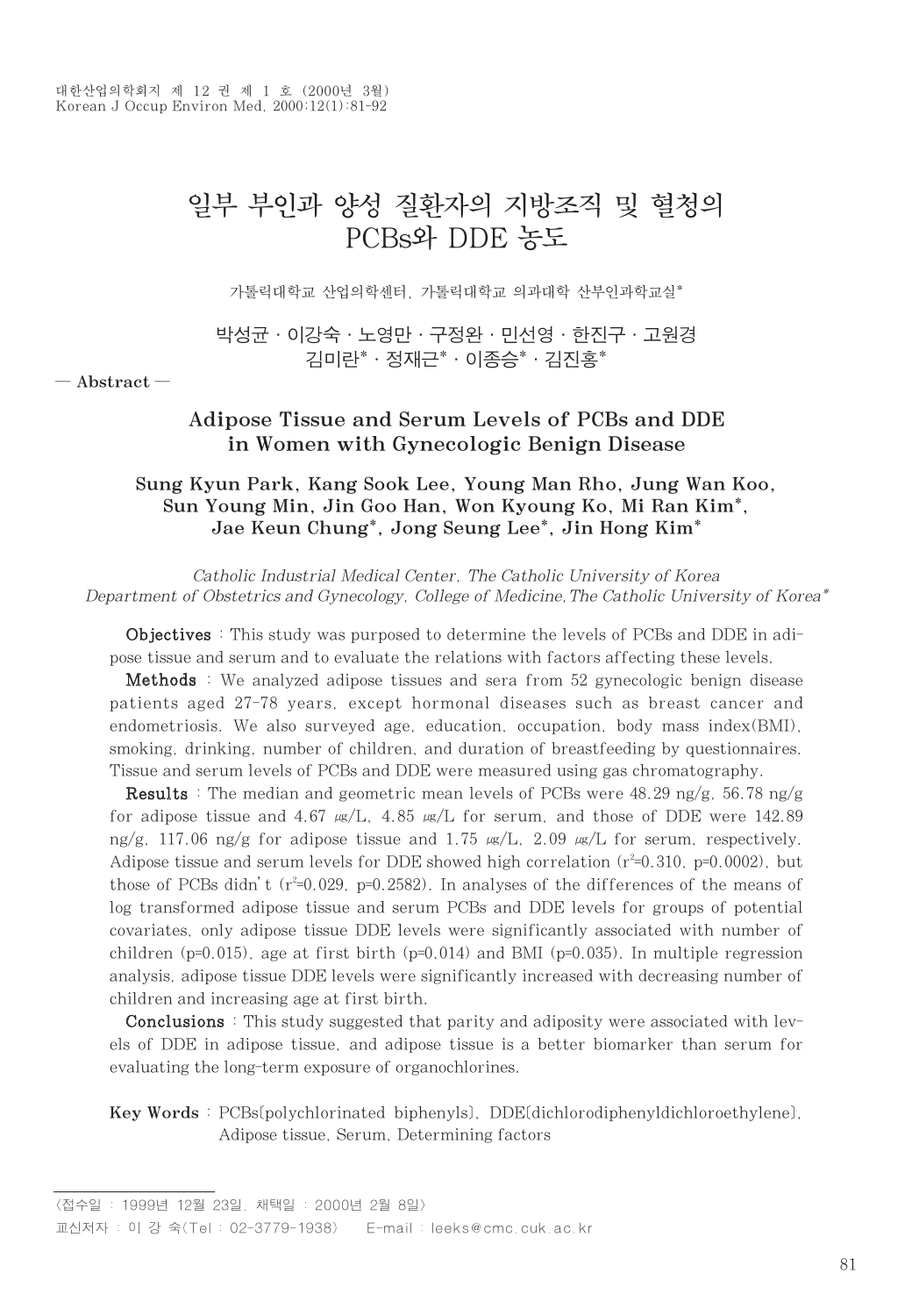## 서 론

1962년 발표된 레이첼 카슨(Rachel Carson)의 '침묵의 봄(Silent Spring)'은 농업 생산의 혁명과 전염병 방지에 지대한 역할을 해온 DDT (dichlorodiphenyltrichloroethane) 등 유기 할로겐 화학물 질의 생태계 및 인체 독성에 대한 경고를 하였으며 (Carson, 1994), 이후 DDT, PCBs(polychlorinated biphenyls) 등이 사용금지 되고, 살충제, 농 약에 관한 많은 연구가 시도되는데 기여를 하였다. 이러한 화합물들은 생물체내에서 항상성 유지와 생 식, 발달, 행동 등을 조절하는 호르몬의 합성, 분비, 대사, 제거를 방해할 수 있어'내분비계 장애물질 (endocrine disruptors)'로 불리운다(Crisp 등, 1998). DDT와 그 대사체인 DDE (dichlorodiphenyldichloroethylene), PCBs, dioxin과 같 은 유기염소계 화합물 등의 환경 에스트로젠성 화합 물은 다양한 종에서의 성적 발달(sexual development)과 연관성이 있는 것으로 밝혀져(Colborn 등, 1993), 남성에서는 소아의 생식기형의 증가, 정자수 등의 생식력 저하, 생식기 관련 암의 증가를 유발하 고(Carlsen 등, 1992; Giwercman 등, 1993; Sharpe 등, 1993), 여성의 경우 유방암, 생식기 관 련 암의 증가가 보고되었다(Sharara 등, 1998). 또 한 태반 내에서 이와 같은 화학물질의 고노출은 유아 의 성장기 지능 발달의 저하를 가져오는 것으로 알려 져 있으며(Jacobson 등, 1996), PCBs와 non-Hodgkin lymphoma 사이에 용량-반응 관계가 있 음이 또한 보고되었다(Rothman 등, 1997).

PCBs는 열에 안정하고 산화와 산, 염기 등 화학 물질에 대한 저항성이 있으며, 절연성이 뛰어나 1929년부터 상업적으로 생산되기 시작하여 1970년 대 후반까지 냉각수와 열전환체, 변환기, 진공 펌프 의 유체, 윤활제, 가소제, 봉함제(sealants), 농약 의 안료, 표면 코팅제로, 그리고 복사 용지 등에 사 용되었다(NTP, 1998). PCBs와 DDT, DDE 등의 유기염소계 화합물은 친유성(lipophilic) 화합물로써 대기와 토양, 용수, 침전물 등 모든 환경 내에서 노 출이 가능하며, 인체에 유입되는 경로는 호흡기로의 직접 노출도 가능하나 식물연쇄(food chain)를 통 하여 주로 생선이나 유제품, 육류의 지방층에 축적

되어 식이 섭취를 통해 노출된다. 이러한 화합물은 체내의 지방조직, 혈액 및 혈청, 소변, 모유 등에서 검출이 가능한데, 생물분해(biodegradation)에 대 한 저항성이 커서 지방조직에 침착∙축적되므로, 여 러 생물학적 지표 중 지방조직이 과거 장기간의 노 출을 반영하는 좋은 지표가 될 수 있다. 과거에 비 해 일반 인구의 유기염소계 화합물 농도는 감소하는 것으로 보고되고 있지만(Robinson 등, 1990; Harrison 등, 1998), 아직 거의 대부분의 사람들에 게서 검출되고 있으며, 특히 산모의 체내 농도는 태 반을 통해 태아에게로, 또는 모유 수유를 통해 유아 에게로 전이되어 생식연령까지의 누적 노출량의 상 당부분을 이 기간 동안의 노출량이 차지하는 것으로 조사되었다(Patandin 등, 1999).

일반 여성 인구의 체내 PCBs와 DDE 노출량은 유방암과의 관련성을 평가한 연구에서 보고되었는 데, 코호트내의 nested case-control study를 통 해 대조군의 노출량이 보고되거나(Wolff 등, 1993; Krieger 등, 1994; Hunter 등, 1997; Laden 등, 1999), 병원내 환자-대조군 연구에서 암이나 다 른 유방관련 질병력이 없는 대조군(Lopez-Carrillo 등, 1997; Van't Veer 등, 1997), 또는 양성 유방 종양 대조군(Zheng 등, 1999)을 대상으로 보고되 었다. 특히 지방조직의 경우는 시료 수집의 어려움 으로 인해 일반 인구의 농도를 양성 종양 환자나 유 방관련 질병력이 없는 환자를 대상으로 실시되었다. 그러나 지방조직과 혈액내의 PCBs와 DDE농도를 함께 분석하여 비교한 연구는 거의 없는 실정이다. 또한 국내에서는 이와 관련된 연구가 거의 진행되지 못했으며, 진행된 경우도 단지 혈청(김돈균 등, 1985) 및 지방조직(Kang 등, 1997b)의 평균 농도 를 제시한 정도여서 이러한 농도에 영향을 미치는 인자와의 관련성을 평가한 연구가 요구되고 있다.

본 연구는 유방암, 자궁내막증 등 유기염소계 화 합물과 같은 xenoestrogen의 영향이 있는 것으로 알려진 호르몬계 질병을 제외한 부인과 환자를 대상 으로 지방조직과 혈청의 PCBs와 DDE 농도를 측정 하여 상관성 정도를 살펴보고, 이러한 물질의 체내 농도에 영향을 미치는 것으로 알려진 연령, 교육수 준, 직업, 비만도, 흡연과 음주, 출산력, 수유력 등 과의 관련성을 평가하고자 하였다.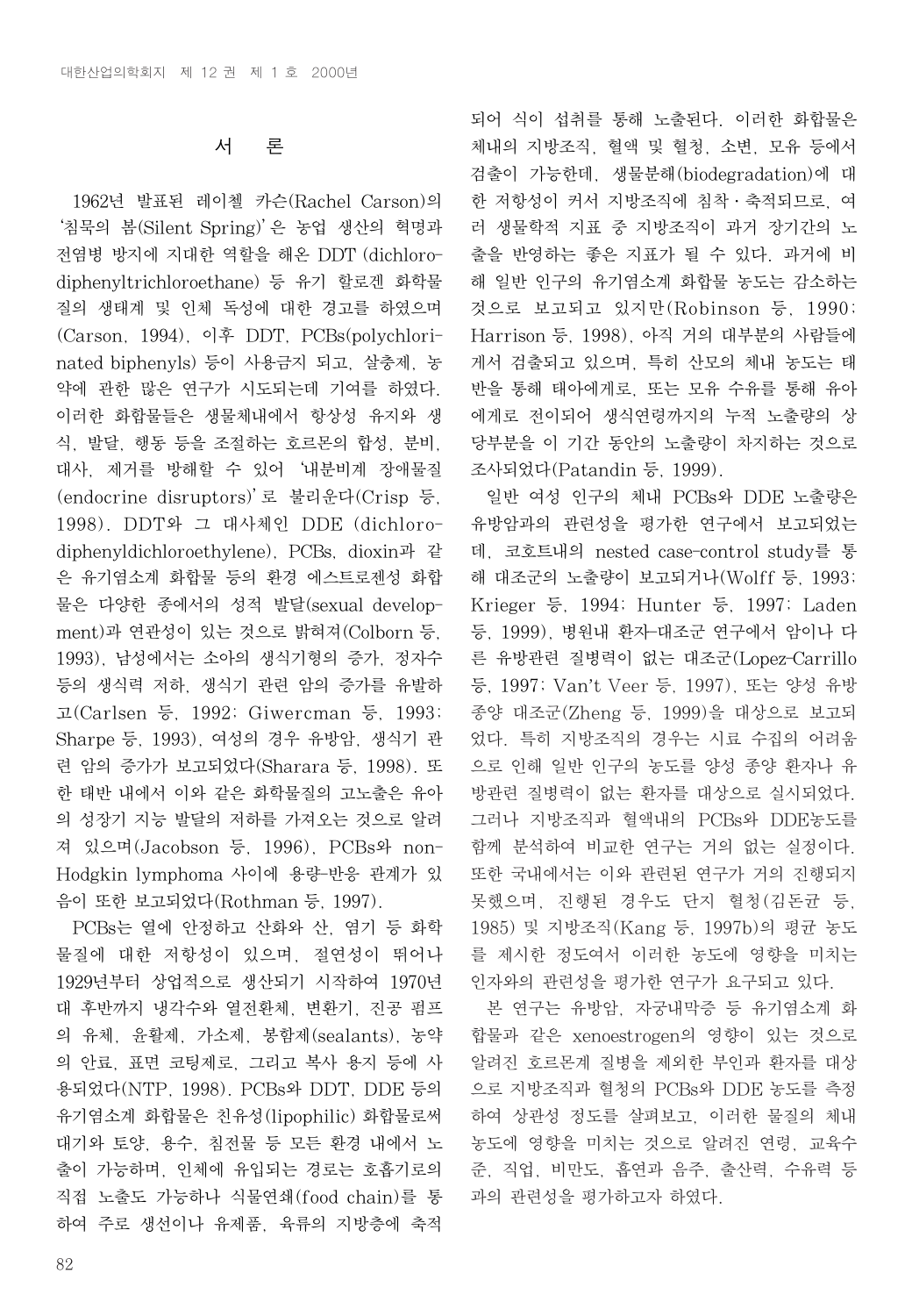#### 대상 및 방법

### 1. 연구 대상

1999년 5월부터 1999년 12월까지 가톨릭의대 부 속 병원에서 자궁내막증, 유방암 및 기타 암종과 전 혀 관련 없이 개복수술(자궁 근종 등)을 한 환자 52 명을 대상으로 조사하였다. PCBs와 DDE의 노출을 평가하기 위한 시료로 본 연구에서는 지방조직과 혈 액을 조사하였는데, 일반인을 대상으로 지방조직을 확보하는 것은 거의 불가능하므로 이러한 물질의 영 향이 의심되는 질병을 제외한 양성 질환자를 연구대 상자로 선정하였다. 지방조직을 확보하지 못한 환자 한 명을 제외한 지방조직 51개와 혈액 52개의 시료 를 분석하였다. 개복수술동안 지방조직 5 g을 취하 여 화학분석 전까지 -70℃에 보관하였으며, 혈액은 혈청(serum)을 분리하기 위하여 1500 rpm, 4 ℃ 에서 25분간 원심분리시킨 다음, 상층액 4 ㎖만을 취하여 teflon-lined cap이 달린 tube에 넣어 4℃ 에서 보관하였다. 또한 체내 PCBs와 DDE 농도에 영향을 미치는 것으로 알려진 연령, 교육수준, 직 업, 비만도, 흡연과 음주, 출산력, 수유력 등에 관 하여 설문 조사를 실시하였다. 거주지역 역시 체내 농도에 영향을 미치는 요인으로 알려져 있지만, 연 구대상자 모두가 서울과 인천 등 수도권내에 거주하 고 있었으며, 과거 거주지에 대한 조사가 부정확하 여 분석에서 제외하였다.

#### 2. 시료 분석

혈청의 PCBs와 DDE는 Wolff 등(1991)과 Bucholski 등(1996)의 방법을 수정하여 분석하였 다. 요약하면, 분리한 혈청에 n-Hexane 20 ㎖와 무수황산나트륨(anhydrous Na2SO4) 5 g을 가해 서 혼합한 다음 유기층만 분리하여 질소가스로 잔류 물(residues)이 남을 때까지 건조한 후 다시 n-Hexane 2 ㎖로 용해시키고 이 과정을 2번 반복하 였다. Clean-up과정으로 florisil catridge (Sep-Pak Plus Florisil Catridge, Waters)에 ether 11 ㎖로, 초기 유출액 2�3 ㎖은 버리고 나머지 용 액을 유출시킨 다음, 순수한 질소가스를 사용하여 잔 류물이 남을 때까지 건조시킨 후 n-Hexane 1 ㎖로 녹여 가스크로마토그래피 분석시료로 준비하였다.

지방조직의 분석은 -70℃로 보관하였던 지방조직 5 g을 녹인 후, petroleum ether 35 ㎖와 무수황 산나트륨 15 g에 용해시킨 다음 초음파 분해(sonication)를 실시하였으며, 이후 방법은 혈청의 분석 과 동일하다. 단, 지방조직은 methanol 1 ㎖에 녹 여 가스크로마토그래피 분석 시료로 준비하였다.

본 연구에서는 PCBs의 분석법으로 congenerspecific analysis를 사용하였는데, 이는 coplanar PCBs의 구조와 독성이 PCDDs/Fs(polychlorinated dibenzo-p-dioxins/furans)와 유사하여 최 근 들어 분석화학자와 독성학자들에게 많은 관심이 있기 때문이다(She 등, 1998). PCDDs와 PCDFs, PCBs 등 유기염소계 화합물의 독성은 독성등가계수 (toxic equivalency factors, TEFs)를 이용하여 2,3,7,8-TCDD(tetrachlorodibenzo-p-dioxin)에 대한 상대적인 독성으로 나타낼 수 있는데, 본 연구 에서는 Safe(1990)와 WHO(Van den Berg 등, 1998)에서 제안한 TEFs값이 높은 PCBs congener 13개를 각각 분석하여 그 농도의 합을 지방 조직 및 혈청의 총 PCBs 농도로 간주하였다. 분석 한 13개의 PCBs congener는 Table 1과 같다.

생체시료로부터 PCBs, DDE를 분석하기 위해 GC/ECD(Hewlett Packard 5890 series-II gas chromatography/Electron Capture Detector, U.S.A)를 사용하였으며, 분석에 이용한 column은 HP-5(Crosslinked 5 % phenylmethyl siloxane, Film thickness: 0.5  $\mu$ m, Length: 30 m, Column I.D: 0.32 ㎜, Hewlett Packard)이다. PCBs의 정량분석은 monochlorobiphenyl, dichlorobiphenyl, trichlorobiphenyl, tetrachlorobiphenyl, pentachlorobiphenyl, hexachlorobiphenyl, heptachlorobiphenyl, octachlorobiphenyl이 각각 1 mg/l 농도로 혼합된 PCBs 표준물질의 GC/ECD 상대감응도(relative response factor)를 각각 구하고 크로마토그램에서 분리된 각각의 PCB 화합물을 찾아 피크면적에 의하 여 농도를 산출한 다음, 합산함으로써 총 PCB 농도 를 구하였으며, 한편으로는 4~5 ㎎/ℓ인 Aroclor 표준물질의 크로마토그램과 시료의 크로마토그램을 비교 정량하였다. 결과는 지방의 경우 ng/g, 혈청 은  $\mu$ g/ $l$ 으로 제시하였다.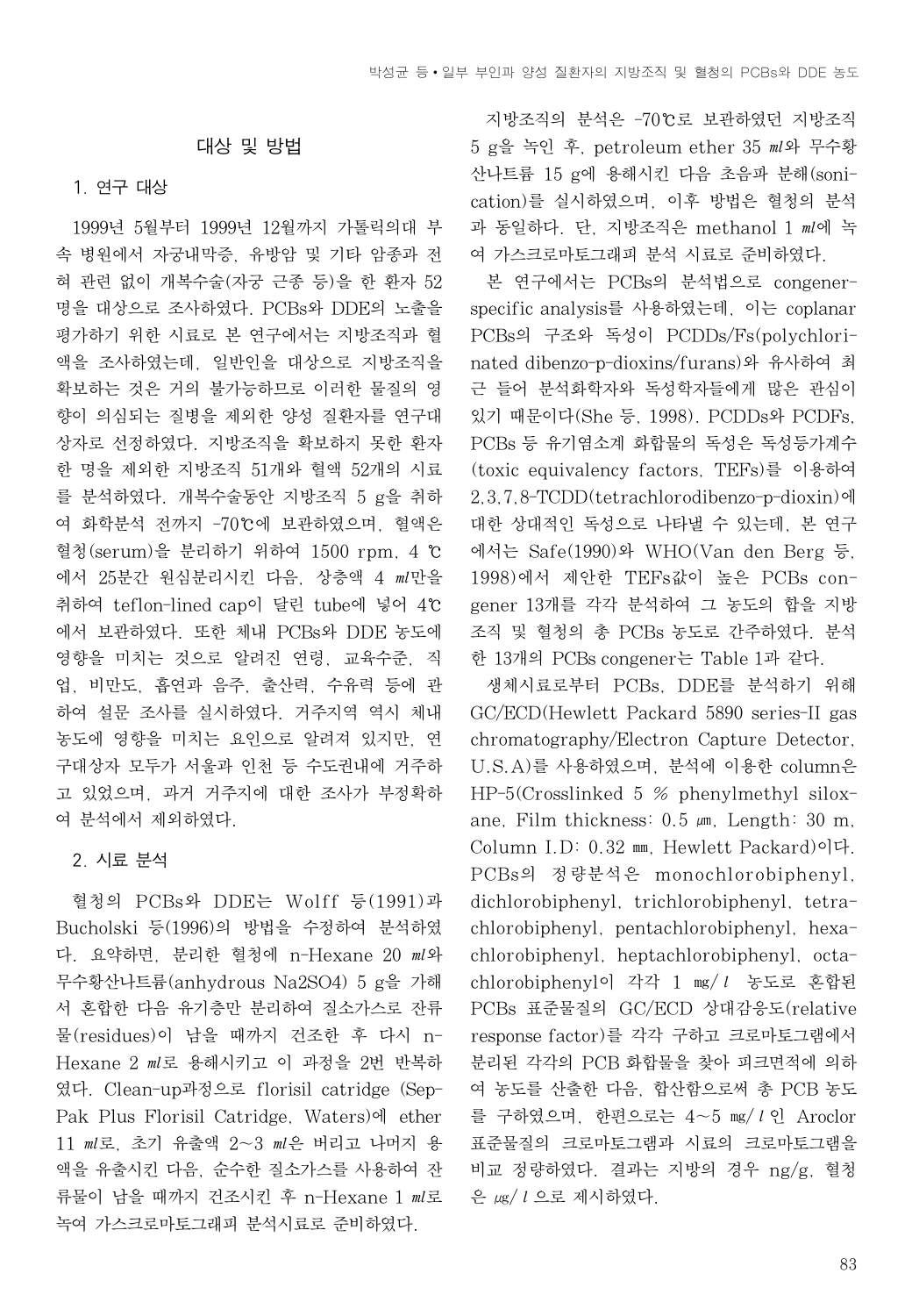|                                                         | TEF by Safe*      | TEF by WHO <sup>†</sup> |
|---------------------------------------------------------|-------------------|-------------------------|
| PCB-congener                                            |                   |                         |
| $2, 2', 3, 4', 5, 5', 6$ -Heptachlorobiphenyl (PCB-187) |                   |                         |
| Mono-ortho-substituted PCB                              |                   |                         |
| $2,3,3',4,4'$ -Pentachlorobiphenyl (PCB-105)            | 0.001             | 0.0001                  |
| $2,3,4,4$ ', 5-Pentachlorobiphenyl (PCB-114)            | 0.001             | 0.0005                  |
| 2,3, 4,4, 5-Pentachlorobiphenyl (PCB-118)               | 0.001             | 0.0001                  |
| $2, 3, 4, 4, 5$ -Pentachlorobiphenyl (PCB-123)          | 0.001             | 0.0001                  |
| $2,3,3',4,4',5$ -Hexachlorobiphenyl (PCB-156)           | 0.001             | 0.0005                  |
| $2,3,3',4,4',5'$ -Hexachlorobiphenyl (PCB-157)          | 0.001             | 0.0005                  |
| $2,3',4,4',5,5'$ -Hexachlorobiphenyl (PCB-167)          | 0.001             | 0.00001                 |
| $2,3,3',4,4',5,5'$ -Heptachlorobiphenyl (PCB-189)       | 0.001             | 0.0001                  |
| Non-ortho-substituted (coplanar) PCB                    |                   |                         |
| $3,3',4,4'$ -Tetrachlorobiphenyl (PCB-77)               | 0.01              | 0.0001                  |
| 3.4.4, 5-Tetrachlorobiphenyl (PCB-81)                   | $\qquad \qquad -$ | 0.0001                  |
| $3,3',4,4',5$ -Pentachlorobiphenyl (PCB-126)            | 0.1               | 0.1                     |
| $3,3',4,4',5,5'$ -Hexachlorobiphenyl (PCB-169)          | 0.05              | 0.01                    |
| <b>DDE</b>                                              |                   |                         |
| $1, 1$ -dichloro-2, 2-bis $(p$ -chlorophenyl) ethylene  |                   |                         |

Table 1. 13 PCB congeners and DDE analyzed in this study and their toxic equivalency factors(TEFs) proposed by Safe and WHO

\* Source : from Safe, 1990

� Source : from Van den Berg et al., 1998

## 3. 통계 분석

분석된 PCBs와 DDE 농도의 분포가 매우 치우친 (skewed) 형태를 보이므로, 지방조직과 혈청의 측 정값은 중앙값(median)으로 제시하고, 변이 정도는 사분위수(quartiles)의 첫 번째와 세 번째 값으로 나 타내었다. 또한 측정 농도의 로그변환(log transformation) 값이 보다 정규성에 가까우므로, 로그 평균 값의 역로그(antilog)값-보정된 기하평균(adjusted geometric mean)-을 기초 통계량으로 사용하였다.

지방조직과 혈청의 PCBs 및 DDE 농도와 연령, 비만지수(body mass index, ㎏/㎡)와의 상관성을 파악하기 위하여 Spearman 상관계수를 구하였고, PCBs와 DDE 농도에 영향을 미치는 변수를 파악하 기 위하여 교육수준, 경제수준, 직업, 비만지수, 흡 연과 음주, 출산력, 수유력 등의 각 범주에 대한 분 산분석(ANOVA)을 실시하였다. 또한 분산분석에 서 유의한 결과를 보인 변수들에 대하여 다중선형회 귀분석(multiple linear regression)을 실시하여 각 변수들의 지방조직과 혈청의 PCBs 및 DDE 농

도에 미치는 영향정도를 파악하였다. 모든 통계분석 은 SAS ver. 6.12를 사용하였다.

# 결 과

연구 대상자의 평균 연령은 44.4±8.9세이고 최소 연령은 27세, 최고 연령은 78세 이었다. Table 2는 연구 대상자의 지방조직 및 혈청의 PCBs와 DDE 농 도를 나타낸 것이다. 지방조직의 경우, 13개 PCBs congeners 농도의 합은 중앙값이 48.29 ng/g, 기하 평균값이 56.78 ng/g이었고, DDE 농도는 중앙값이 142.89 ng/g, 기하평균값이 117.06 ng/g으로 DDE의 농도가 PCBs congeners 농도의 합보다 높 은 것으로 분석되었다. 혈청의 경우는 PCBs congeners 농도의 합은 중앙값이  $4.67 \text{ }\mu\text{s}/l$ , 기하평균 값이 4.85 ㎍/ℓ이었고, DDE 농도는 중앙값이 1.75 ㎍/ℓ, 기하평균값이 2.09 ㎍/ℓ으로, 지방조 직과 다르게 PCBs congeners 농도의 합이 DDE 농도보다 높게 나타났다. 지방조직과 혈청 농도와의 상관성은 Fig. 1과 같다. PCBs는 혈청보다 지방조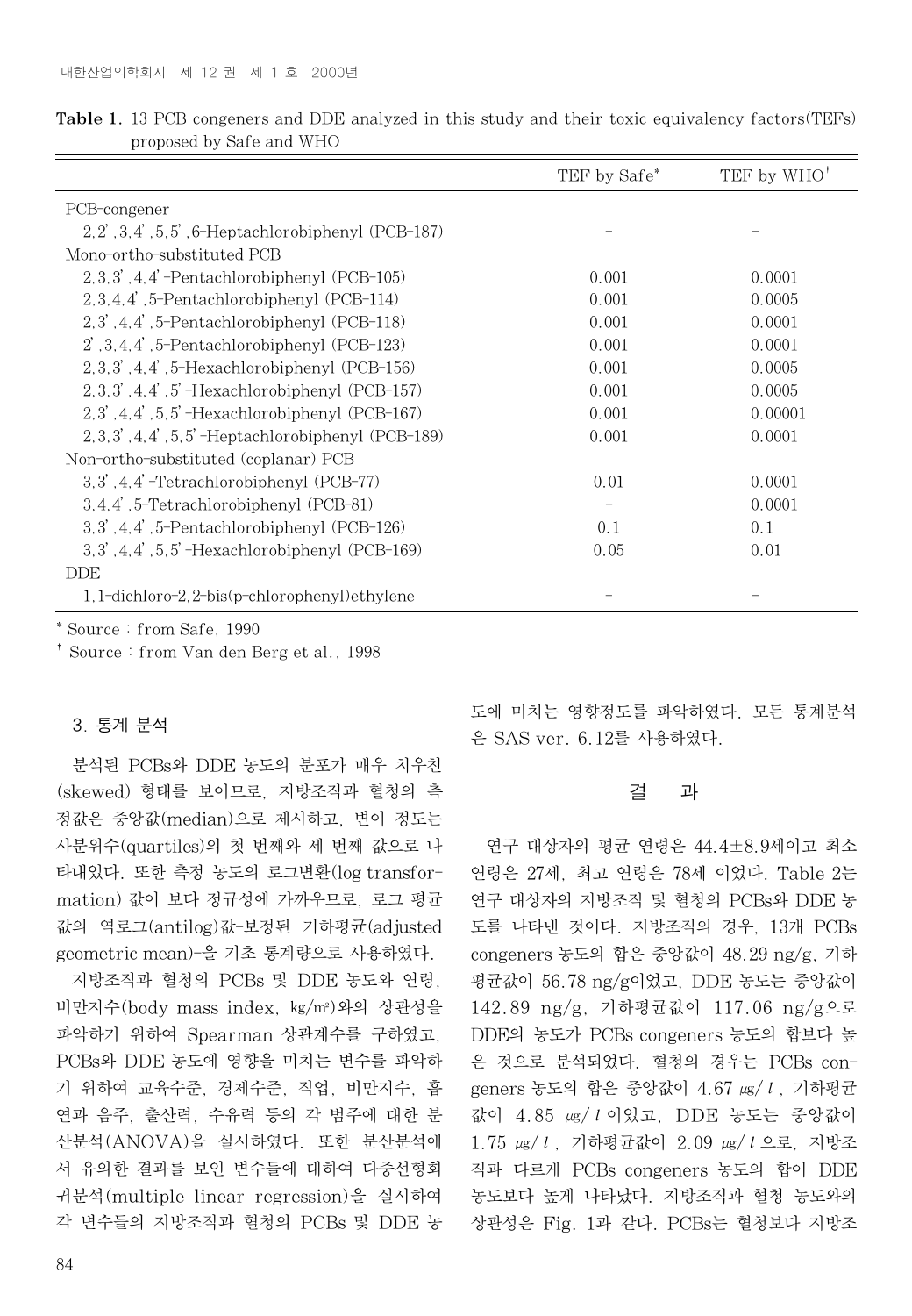|                          | First quartile | Median | Third quartile | Adjusted<br>geometric mean |
|--------------------------|----------------|--------|----------------|----------------------------|
| Adipose tissue $(n=51)$  |                |        |                |                            |
| $\Sigma PCBs^*$ (ng/g)   | 20.5           | 48.29  | 128.39         | 56.78                      |
| $DDE$ (ng/g)             | 67.20          | 142.89 | 195.98         | 117.06                     |
| Serum $(n=52)$           |                |        |                |                            |
| $\Sigma PCBs^*(\mu g/L)$ | 3.12           | 4.67   | 6.44           | 4.85                       |
| $DDE(\mu g/L)$           | 1.40           | 1.75   | 2.32           | 2.09                       |

Table 2. Adipose tissue and serum levels of PCBs and DDE in study population

\* Sum of concentrations of 13 PCBs with high TEF value



Fig. 1. Correlations between adipose tissue and serum level for PCBs and DDE.

직이 약 3�200배 높은 값을 보였으며, DDE는 약 20�100배 높은 값을 보였다. 지방조직과 혈청의 농 도에 대한 상관성 정도 역시 PCBs의 경우는 상관성 이 낮았으나(r<sup>2</sup>=0.029, p=0.2582), DDE는 높은 상 관성을 보였다(r<sup>2</sup>=0.310, p=0.0002). PCBs 및 DDE 농도와 연령, 비만지수(BMI)와의 Spearman 상관분석에서 연령의 경우, 혈청의 PCBs는 증가의 경향을, 혈청의 DDE와 지방조직의 PCBs, DDE는 감소의 경향을 보였으나 모두 통계적으로 유의하지는 않았다. 또한 비만지수의 경우, 지방조직의 PCBs는 감소의 경향을 보이고, 나머지에서는 증가의 경향을 보였으나 역시 통계적으로 유의하지 않았다.

Table 3과 Table 4는 교육수준, 직업, 출산자녀 수, 초산연령, 수유력, 비만지수, 흡연과 음주에 따 른 혈청과 지방조직의 PCBs 및 DDE 농도의 차이 에 대한 분산분석의 결과이다. 각 변수별 범주에 따

른 로그변환된 농도의 평균에 대한 비교로써, 혈청 내 PCBs와 DDE, 지방조직의 PCBs는 변수내 범 주별 차이를 보이지 않았지만, 지방조직의 DDE는 출산자녀수(p=0.015), 초산연령(p=0.014), 비만지 수(p=0.035)의 범주별로 농도가 유의하게 차이가 나는 것으로 나타났다. 출산 자녀수가 적을수록, 초 산연령이 높을수록 지방조직의 DDE 농도가 높은 것은 초산연령이 낮은 경우 그만큼 자녀를 많이 출 산한 것을 반영하는 것으로써, 축적된 유기염소계 화합물이 태반을 통해 태아에 전이되면서 그 농도가 감소할 수 있다는 가설의 가능성을 설명하는 것으로 생각된다. 또한 직업을 주부와 생산직 및 미용업 여 성, 사무직 등 기타 직업군으로 분류하여 비교해 본 결과, 비록 통계적으로 유의하지는 않았지만 (p=0.058) 주부가 상대적으로 낮고(93.57±1.97 ng/g), 생산직 및 미용업 여성이 높은 것으로 나타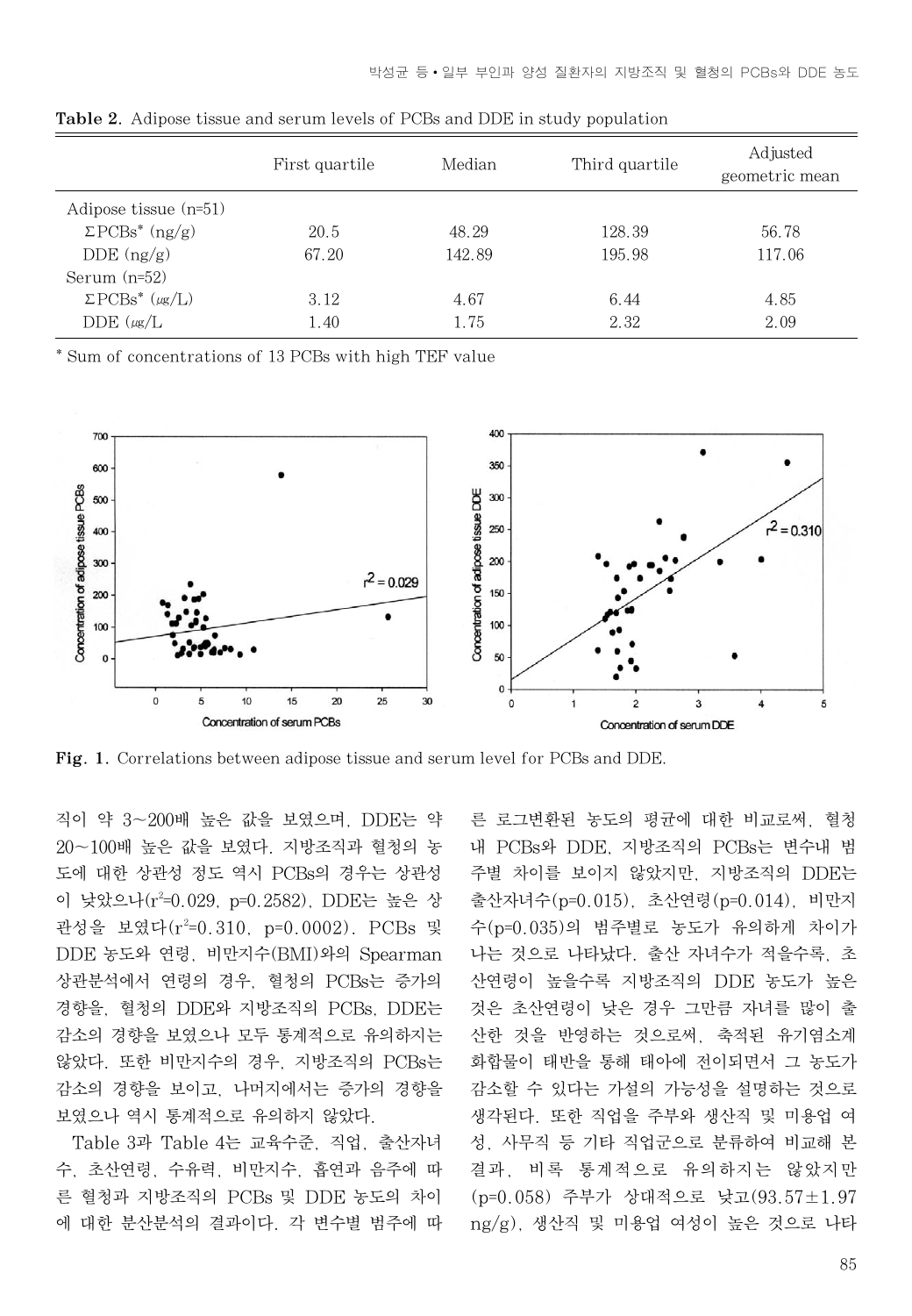|                            |                  | PCBs            |         |                  | <b>DDE</b>      |         |
|----------------------------|------------------|-----------------|---------|------------------|-----------------|---------|
| Variable                   | $\, {\rm n}$     | $Mean \pm SD^*$ | p-value | $\mathbf n$      | $Mean \pm SD^*$ | p-value |
| Education                  |                  |                 |         |                  |                 |         |
| < High school              | $24\,$           | $5.77 \pm 2.93$ | 0.130   | 18               | $1.97 \pm 1.32$ | 0.485   |
| High school                | 18               | $4.79 \pm 2.03$ |         | 14               | $2.19 \pm 1.32$ |         |
| $\geq$ College             | $\overline{7}$   | $2.56 \pm 2.12$ |         | $5\,$            | $1.93 \pm 1.20$ |         |
| Job                        |                  |                 |         |                  |                 |         |
| House wife                 | 33               | $5.00 \pm 2.57$ | 0.835   | 22               | $1.99 \pm 1.34$ | 0.340   |
| Blue Collar & Hairdresser  | $\overline{4}$   | $4.22 \pm 1.21$ |         | $\,3$            | $2.51 \pm 1.41$ |         |
| Others                     | $\boldsymbol{9}$ | $4.08 \pm 3.52$ |         | $\,9$            | $2.16 \pm 1.20$ |         |
| Parity                     |                  |                 |         |                  |                 |         |
| Nulliparous                | $\sqrt{2}$       | $6.48 \pm 1.26$ | 0.552   | $\sqrt{2}$       | $2.22 \pm 1.21$ | 0.217   |
| $1 - 2$                    | 30               | $4.17 \pm 2.47$ |         | 25               | $2.13 \pm 1.33$ |         |
| $\geq 3$                   | 13               | $5.59 \pm 2.68$ |         | $8\,$            | $1.77 \pm 1.17$ |         |
| Age at first birth (years) |                  |                 |         |                  |                 |         |
| $\langle 20$               | $\,2$            | $5.17 \pm 1.58$ | 0.889   | $\mathbf{1}$     | 1.69            | 0.677   |
| $20 - 24$                  | 15               | $4.25 \pm 2.23$ |         | 12               | $1.96 \pm 1.34$ |         |
| $25 - 29$                  | 23               | $4.71 \pm 2.56$ |         | 17               | $2.14 \pm 1.33$ |         |
| $\geq 30$                  | $\sqrt{2}$       | $2.97 \pm 1.96$ |         | $\,2$            | $1.82 \pm 1.11$ |         |
| Breastfeeding (months)     |                  |                 |         |                  |                 |         |
| Never                      | 14               | $4.70 \pm 2.28$ | 0.780   | 12               | $1.98 \pm 1.25$ | 0.307   |
| $1 - 6$                    | $5\,$            | $3.60 \pm 2.10$ |         | $\overline{4}$   | $2.21 \pm 1.36$ |         |
| $7 - 12$                   | $\,6$            | $6.71 \pm 4.98$ |         | $5\,$            | $2.50 \pm 1.38$ |         |
| $\overline{\Sigma}$        | 18               | $4.94 \pm 2.57$ |         | 12               | $1.93 \pm 1.34$ |         |
| Body mass index $(kg/m2)$  |                  |                 |         |                  |                 |         |
| $\langle 20$               | 4                | $4.16 \pm 3.41$ | 0.293   | $\sqrt{2}$       | $1.76 \pm 1.14$ | 0.342   |
| $20 - 22.4$                | 10               | $4.84 \pm 1.91$ |         | 8                | $1.80 \pm 1.24$ |         |
| 22.5-24.9                  | 22               | $3.86 \pm 2.51$ |         | 18               | $2.12 \pm 1.34$ |         |
| $\geq 25$                  | 13               | $7.22 \pm 2.80$ |         | $\boldsymbol{9}$ | $2.20 \pm 1.31$ |         |
| Smoking                    |                  |                 |         |                  |                 |         |
| No                         | 42               | $4.88 \pm 2.66$ | 0.877   | 31               | $2.02 \pm 1.30$ | 0.509   |
| Yes                        | $\,6$            | $4.57 \pm 2.05$ |         | $\,6$            | $2.19 \pm 1.35$ |         |
| Alcohol                    |                  |                 |         |                  |                 |         |
| No                         | 19               | $6.36 \pm 2.20$ | 0.105   | 14               | $2.01 \pm 1.34$ | 0.746   |
| Yes                        | 29               | $4.05 \pm 2.74$ |         | 23               | $2.07 \pm 1.30$ |         |

Table 3. Results of analysis of variance(ANOVA) for the differences of the means of log transformed serum PCBs and DDE levels for potential covariates

\*Adjusted geometric mean and standard deviation ( $\mu$ g/L) : antilog of the means and standard deviations of log transformed values.

나(174.95±2.11 ng/g), 직업적으로 이러한 유기 염소계 화합물의 누적 노출을 반영하고 있는 것으로 사료된다. Fig. 2는 지방조직의 로그변환된 DDE 농도에 대한 직업, 비만지수, 출산자녀수, 초산연령 의 각 군에 대한 box-plot을 나타낸 것이다.

Table 5는 지방조직의 DDE에 대하여 연령과 비

만지수, 출산자녀수, 초산연령을 포함시킨 다중회귀 분석을 실시한 결과이다. 연령과 비만지수는 연속변 수로, 출산자녀수는 출산경험이 없는 군을 기준으로 2개의 가변수(dummy variable)를 만들었으며, 초 산연령은 20세 미만군을 기준으로 3개의 가변수로 모델에 포함시켰다. 출산자녀수가 1�2명인 군과 초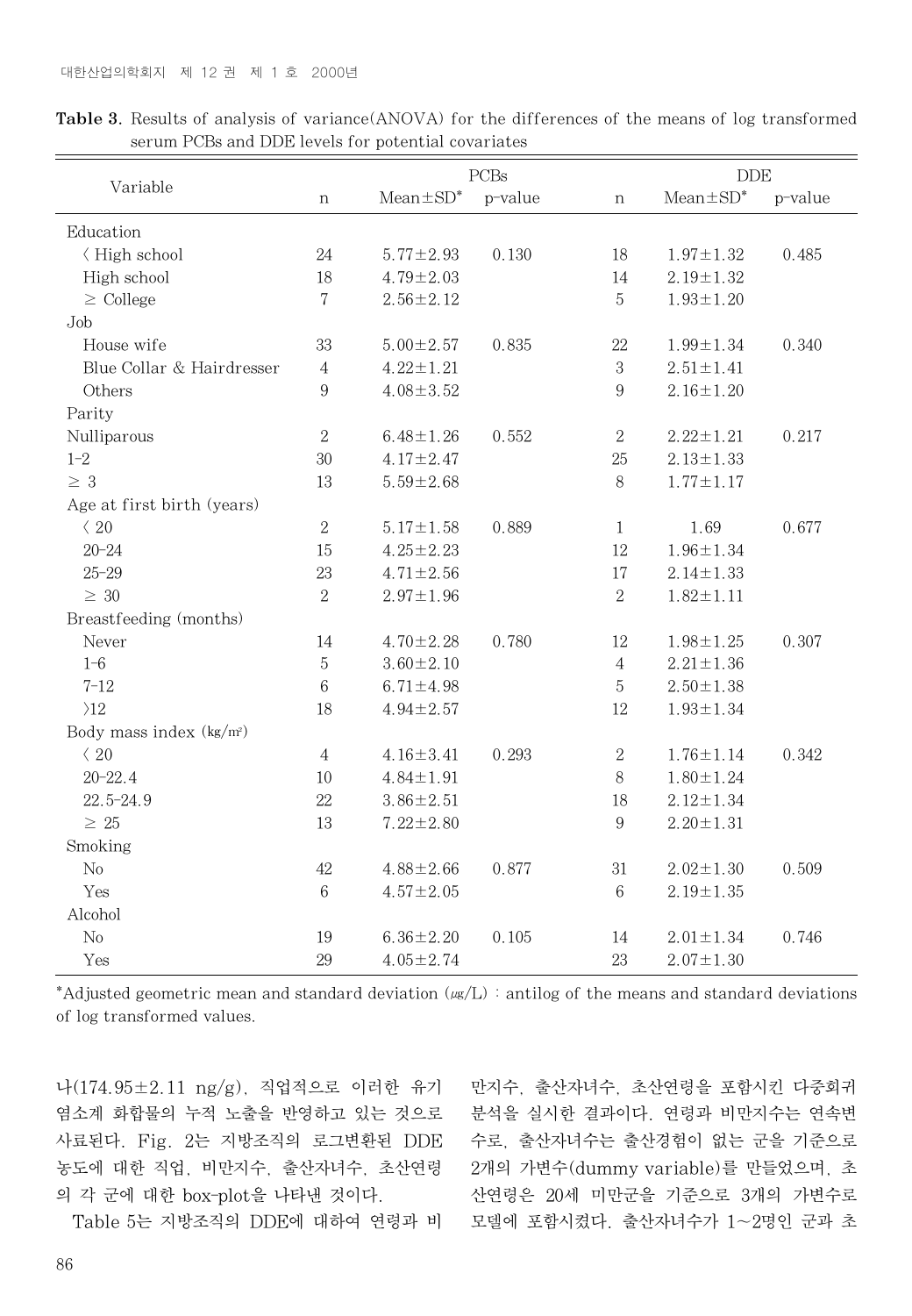|                           | PCBs                       |                |                   | <b>DDE</b> |                  |                   |           |
|---------------------------|----------------------------|----------------|-------------------|------------|------------------|-------------------|-----------|
| Variable                  |                            | $\,$ n         | $Mean \pm SD^*$   | p-value    | $\, {\rm n}$     | $Mean \pm SD^*$   | p-value   |
|                           | Education                  |                |                   |            |                  |                   |           |
|                           | √ High school              | 22             | $49.40 \pm 2.52$  | 0.299      | 24               | $111.21 \pm 2.10$ | 0.847     |
|                           | High school                | 18             | $63.02 \pm 3.07$  |            | 18               | $107.56 \pm 2.12$ |           |
|                           | $\geq$ College             | 6              | $98.98 \pm 1.78$  |            | 6                | $130.45 \pm 1.45$ |           |
| Job                       |                            |                |                   |            |                  |                   |           |
|                           | House wife                 | 30             | $60.52 \pm 2.88$  | 0.387      | 32               | $93.57 \pm 1.97$  | 0.058     |
|                           | Blue Collar & Hairdresser  | $\overline{4}$ | $114.72 \pm 1.19$ |            | $\overline{4}$   | $174.95 \pm 2.11$ |           |
|                           | Others                     | 9              | $49.72 \pm 2.74$  |            | 9                | $157.30 \pm 1.97$ |           |
| Parity                    |                            |                |                   |            |                  |                   |           |
|                           | Nulliparous                | $\,2$          | $40.28 \pm 1.31$  | 0.146      | $\boldsymbol{2}$ | $137.59 \pm 1.17$ | $0.015^*$ |
|                           | $1 - 2$                    | 28             | $71.70 \pm 2.53$  |            | 30               | $138.44 \pm 1.83$ |           |
|                           | $\geq 3$                   | 13             | $39.83 \pm 2.48$  |            | 13               | $74.28 \pm 1.97$  |           |
|                           | Age at first birth (years) |                |                   |            |                  |                   |           |
|                           | $\langle 20$               | $\sqrt{2}$     | $17.37 \pm 1.19$  | 0.100      | $\,2$            | $27.29 \pm 1.60$  | $0.014^*$ |
|                           | $20 - 24$                  | 14             | $54.42 \pm 2.54$  |            | 15               | $115.59 \pm 1.79$ |           |
|                           | $25 - 29$                  | 22             | $79.22 \pm 2.71$  |            | 23               | $129.54 \pm 1.91$ |           |
|                           | $\geq 30$                  | $\overline{2}$ | $144.25 \pm 1.46$ |            | $\sqrt{2}$       | $91.87 \pm 1.45$  |           |
|                           | Breastfeeding (months)     |                |                   |            |                  |                   |           |
|                           | Never                      | 13             | $75.23 \pm 2.79$  | 0.690      | 13               | $114.00 \pm 1.86$ | 0.433     |
|                           | $1 - 6$                    | $5\,$          | $87.58 \pm 3.00$  |            | $\mathbf 5$      | $155.00 \pm 1.70$ |           |
|                           | $7 - 12$                   | $\mathbf 5$    | $47.47 \pm 3.18$  |            | $\,6$            | $142.44 \pm 1.97$ |           |
|                           | $\overline{\Sigma}$        | 17             | $55.77 \pm 2.74$  |            | 18               | $96.16 \pm 2.10$  |           |
| Body mass index $(kg/m2)$ |                            |                |                   |            |                  |                   |           |
|                           | $\langle$ 20               | $\,3$          | $54.86 \pm 2.89$  | 0.677      | 3                | $38.16 \pm 1.50$  | $0.035^*$ |
|                           | $20 - 22.4$                | 10             | $60.13 \pm 2.22$  |            | 10               | $116.50 \pm 1.85$ |           |
|                           | $22.5 - 24.9$              | 20             | $70.98 \pm 3.14$  |            | $22\,$           | $112.61 \pm 2.01$ |           |
|                           | $\geq 25$                  | 13             | $45.82 \pm 2.40$  |            | 13               | $138.21 \pm 1.92$ |           |
| Smoking                   |                            |                |                   |            |                  |                   |           |
|                           | No                         | 39             | $61.64 \pm 2.65$  | 0.289      | 41               | $109.72 \pm 2.10$ | 0.738     |
|                           | Yes                        | 6              | $38.92 \pm 2.69$  |            | $\,6$            | $121.87 \pm 1.58$ |           |
| Alcohol                   |                            |                |                   |            |                  |                   |           |
|                           | No                         | 19             | $50.61 \pm 2.55$  | 0.432      | 19               | $115.45 \pm 2.21$ | 0.768     |
|                           | Yes                        | 26             | $64.02 \pm 2.76$  |            | 28               | $108.40 \pm 1.93$ |           |

Table 4. Results of analysis of variance(ANOVA) for the differences of the means of log transformed adipose tissue PCBs and DDE levels for potential covariates

\* Adjusted geometric mean and standard deviation (ng/g) : antilog of the means and standard deviations of log transformed values.

 $\sigma$  p-value  $\langle 0.05$ 

산연령이 20�24세, 25�29세 군은 각각 무출산군 과 초산연령 20세 미만군에 비해 유의하게 지방조직 의 DDE 농도가 증가하는 것을 알 수 있다. 그러나 비만지수는 유의성이 사라졌는데 이는 비만지수와 연령과의 상관성이 높기 때문에 나타난 결과로 판단 된다(R=0.3412, p=0.0176).

#### 고 찰

본 연구는 PCBs와 DDE의 체내 축적량의 유용한 생물지표(biomarker)로 지방조직과 혈청의 농도를 분석하고, 이러한 농도에 영향을 미칠 수 있는 요인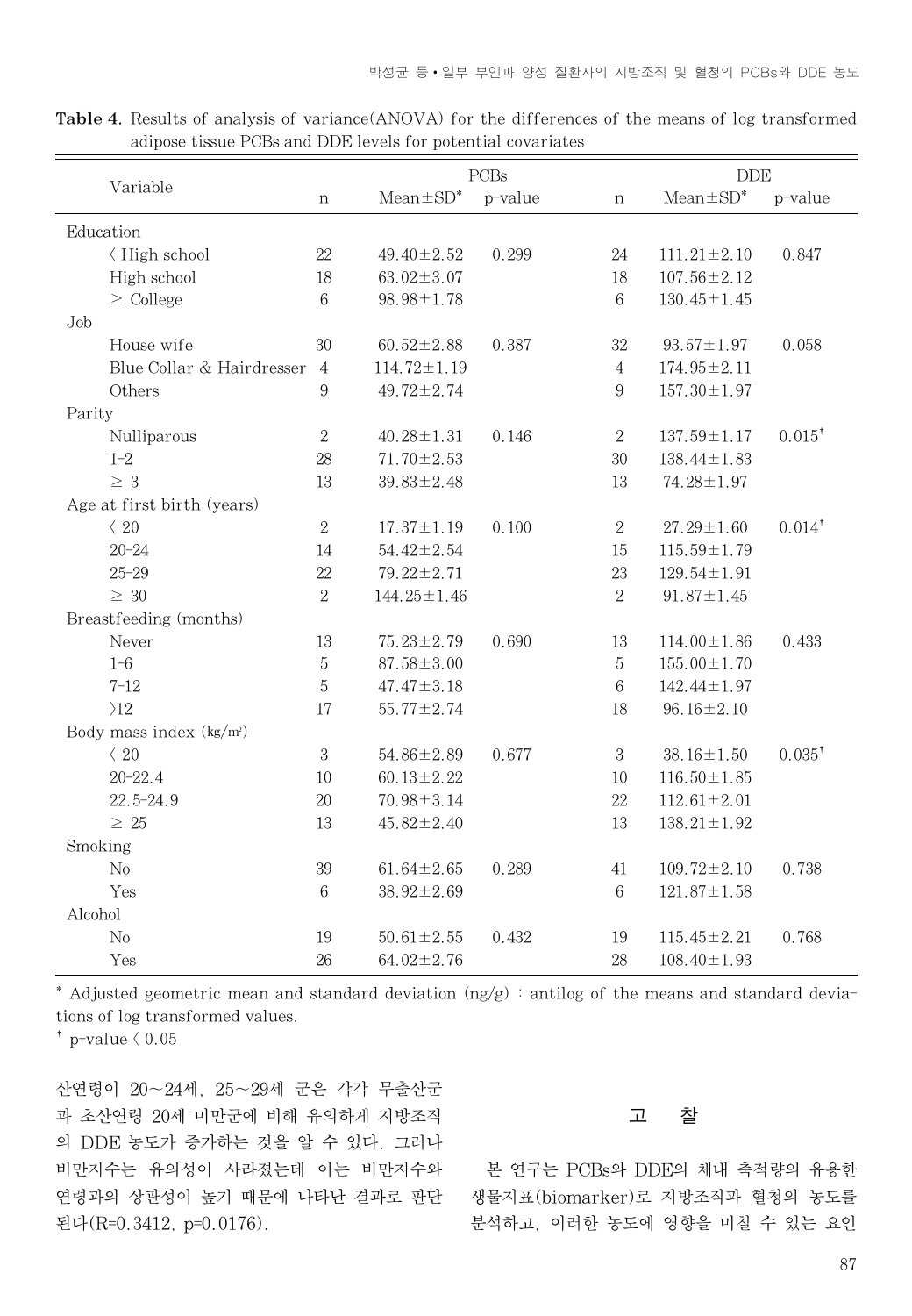| Variables                                       | Change<br>(in logDDE ng/g) | Standard error | p-value |
|-------------------------------------------------|----------------------------|----------------|---------|
| Age (years)                                     | 0.014                      | 0.013          | 0.2924  |
| Body mass index $(kg/m2)$                       | 0.073                      | 0.037          | 0.0577  |
| Parity : $1-2^*$                                | 0.540                      | 0.247          | 0.0365  |
| Parity : $\geq 3^*$                             | $\Omega$                   |                |         |
| Age at first birth : $20-24yrs'$                | 1.416                      | 0.463          | 0.0045  |
| Age at first birth : $25-29yrs'$                | 1.483                      | 0.494          | 0.0051  |
| Age at first birth $\approx$ 20yrs <sup>†</sup> | 1.112                      | 0.633          | 0.0885  |

Table 5. Multiple models for age-adjusted log-transformed adipose DDE regressed on the significant variables in analysis of variance(ANOVA)

 $R^2$  is 0.425

\* Parity : versus nulliparous

 $^{\rm t}$  Age at first birth  $\stackrel{\scriptscriptstyle +}{\scriptscriptstyle +}$  versus age at first birth  $\stackrel{\scriptscriptstyle +}{\scriptscriptstyle +}$  20



Fig. 2. Box-plots of the log transformed adipose tissue DDE levels versus job, body mass index, parity and age at first birth in study population.

\* In job(upper-left panel), I: house wife, II : blue collar and hairdresser, III : the other jobs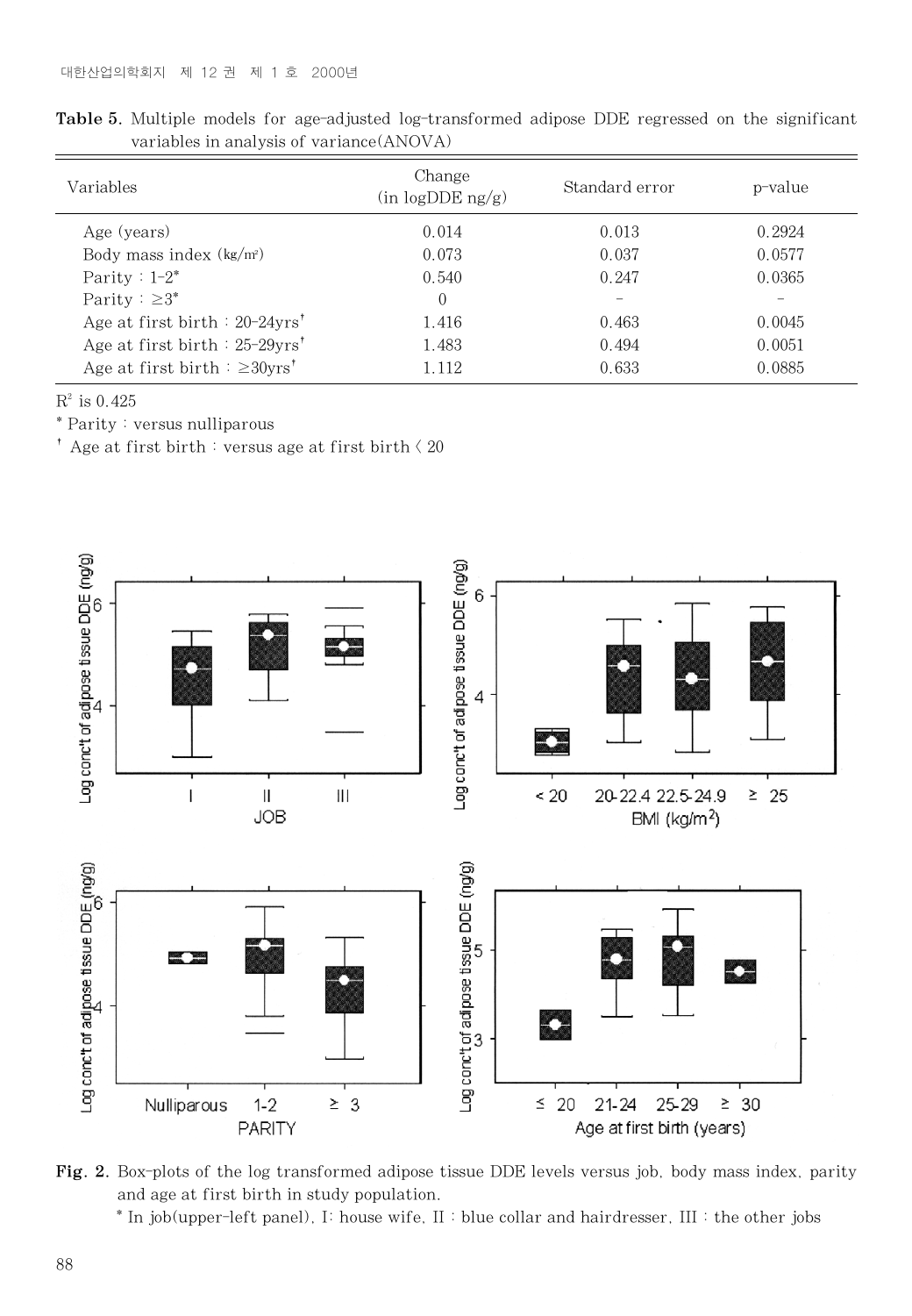중 인구학적 특성과 생식관련 요인에 대하여 관련성 을 평가한 것으로, 출산자녀수가 적을수록, 초산연 령이 높을수록, 그리고 비만지수가 클수록 지방조직 의 DDE 농도가 증가하는 결과를 보였다. 그러나 지방조직의 PCBs와 혈청의 PCBs, DDE는 어떠한 요인에서도 연관성을 보이지 않았다.

PCBs나 DDT 등의 유기염소계 화합물에 대한 국 내 연구는 토양이나 수질, 또는 식품에 잔류하는 오 염정도를 파악하는 것이 대부분으로 아직 생체시료 에 대한 분석은 극히 드문 실정이다. 지방조직의 경 우, 1994년부터 1995년 초까지 서부 경남지역의 입 원환자를 대상으로 분석한 논문에서 여성의 경우(14 명, 중앙 연령값~53세) PCBs는 260±200 ng/g, DDE는 590±350 ng/g을 보여 본 연구결과보다 약 5배 높은 값을 보였다(Kang 등, 1997b). 분석방법 상에 차이가 존재하고 연구대상자의 연령의 차이를 고려한다 해도 큰 차이를 보이는 원인은 지역적 차 이를 반영하는 것으로 생각된다. 농∙어촌지역과 도 시지역의 차이로, 농약의 직접적 노출과 지방의 농 축이 높은 것으로 알려진 생선류의 높은 섭취율에 의한 결과로 해석되어 진다. 본 연구대상자의 직업 분포가 대부분이 주부인 것이 하나의 원인일 것이 고, 따라서 농약살포자와 산업장에서 유해화학물질 을 취급하는 직업군에 대한 조사가 이루어져 직업관 련성에 대한 연구가 필요할 것이다. 외국의 경우를 보면(단위를 ng/g으로 환산), Quebec 지역에서 1991년 11월부터 1992년 5월까지 진행된 유방암에 대한 환자-대조군 연구에서 대조군의 경우, PCBs는 397.0±161.5 ng/g, DDE는 765.3±526.9 ng/g 을 보였으며(Dewailly 등, 1994), 유럽에서 진행된 폐경후 유방암과 DDT와의 관련성을 본 환자-대조 군 연구에서 대조군의 지방조직 DDE 농도는 1510 ±210 ng/g을 보였다(Van't Veer 등, 1997). 또 한 미국 Connecticut주에서 실시된 DDE와 유방암 에 대한 환자-대조군 연구에서도 대조군의 DDE 농 도가 중앙값 772.8 ng/g, 기하평균 784.1 ng/g을 보여(Zheng 등, 1999) 본 연구뿐 아니라 Kang 등 (1997b)의 연구 결과보다도 높은 것을 알 수 있다.

혈액에서의 PCBs나 DDE를 분석한 국내 연구 역 시 거의 전무한 실정이다. 김돈균 등(1985)이 부산 지역에서 PCBs에 대한 직업적 노출력이 없는 사람 들을 대상으로 분석한 연구에서, 여성 90명의 평균 은 3.04±1.60 ppb(㎍/L)로 본 연구의 결과보다 낮은 결과를 보였으며, 혈중 DDE 농도에 대한 분 석은 아직 보고된 바가 없다. 외국의 경우는 대부분 유방암의 위험요인(risk factors)으로서 PCBs와 DDE에 대한 환자-대조군 연구로 실시되었는데, 미 국 뉴욕지역에서 1985년부터 1991년까지 171명의 대조군에 대해 분석한 연구에서 PCBs는 6.7±2.9 μg/l, DDE는 7.7±6.8 μg/l를 보였다(Wolff 등, 1993). 인종별로 구분하여 조사한 Krieger 등 (1994)의 연구에서 PCBs의 경우, 백인은 4.2±1.8  $\mu$ g/l, 흑인은 4.5±2.9  $\mu$ g/l, 아시아계는 5.6± 2.6 ㎍/ℓ이었으며, DDE의 경우는 백인 35.0± 22.8 ㎍/ℓ, 흑인 43.4±21.2 ㎍/ℓ, 아시아계 50.8±24.7 ㎍/ℓ로 통계적으로 유의하지는 않았지 만 아시아계가 대체로 높게 조사되었으며, Hunter 등(1997)의 연구에서는 PCBs 5.16±2.26 ㎍/ℓ, DDE 6.97±5.99 ㎍/ℓ, Laden 등(1999)의 연구 에서는 PCBs 5.22±2.35 ㎍/ℓ, DDE 7.09± 6.06 ㎍/ℓ를 보여 미국지역의 PCBs에 대한 조사 는 큰 변이 없이 본 연구의 결과보다 약간 높은 것 을 알 수 있으나, DDE는 본 연구보다 약 4배 이상 의 값을 보였다. 특히 Krieger 등(1994)의 DDE 결과는 다른 미국 내 결과와도 큰 차이를 보였는데, 이는 혈액 채취 기간이 DDT가 사용 금지되기 이전 인 1964년부터 1969년 사이에 이루어져 DDT에 대 해 고농도로 노출되었던 시기를 반영한 것이다. 또 한 멕시코에서 진행된 Lopez-Carrillo 등(1997)의 연구에서는 대조군의 DDE 농도가 505.46±567.22 ng/g을 보여, 혈액 채취시기와 더불어 지역적, 사 회-경제적 차이가 혈중 농도의 차이를 가져오는 큰 요인임을 알 수 있다.

Laden 등(1999)은 혈중 PCBs와 DDE 농도의 예측 인자(predictors)에 관한 연구를 통해, 연령과 혈청 내 콜레스테롤 양이 증가할수록 PCBs와 DDE 농도 모두 유의하게 증가하는 것을 보였으며, 지역 적 차이에 따라서도 혈중 농도의 차이가 있음을 보 여 위와 같은 여러 나라의 결과와 동일한 결론을 이 끌었다. 또한 PCBs의 경우는 생선류의 섭취에 대해 서도 통계적으로 유의한 결과를 얻었는데, 펄프와 제지 공장의 근로자를 대상으로 coplanar PCBs를 분석한 Kang 등(1997a)의 연구에서도 연령과 비만 지수, 생선 섭취에 따라 혈중 농도에 차이가 남을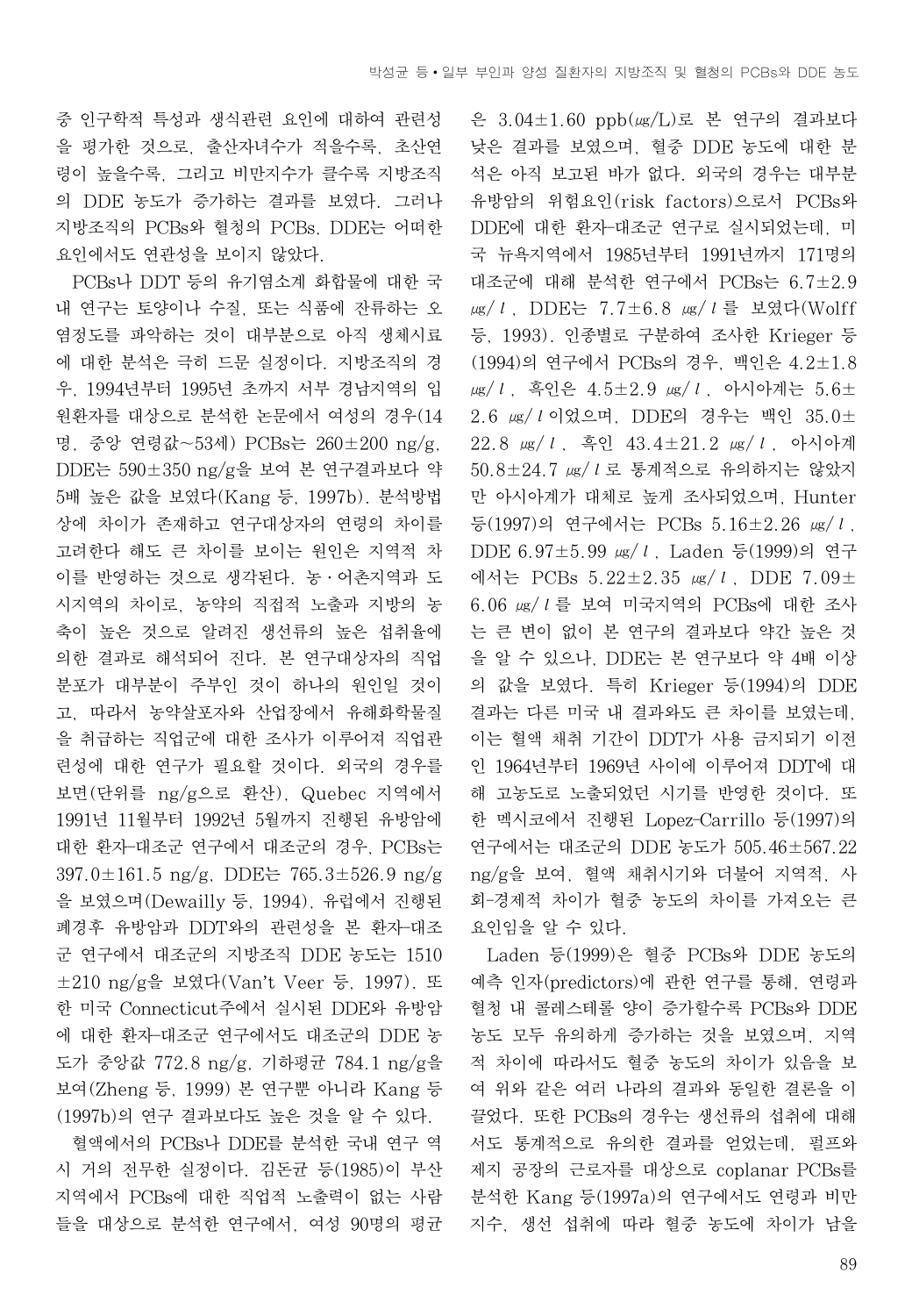보여, 연령과 체지방율은 PCBs와 DDE에 모두 좋 은 예측 인자일 수 있고, PCBs와 생선 섭취량과의 관련성이 존재함을 보여준다. 본 연구에서는 연령과 의 상관성이 유의하지 않았는데, 부인과 수술을 받 은 대상이 주로 40대 중반에서 50대 중반으로, 이 연령대에 대부분이 집중되고 저 연령층과 고 연령층 에 대한 무작위 표본추출이 이루어지지 못해 나타난 것으로 판단된다.

모유 수유는 PCBs와 DDE의 주된 배출요인으로 알려져 있다. Rogan 등(1986)은 868명 여성의 모 유에서 PCBs와 DDE를 분석하여 PCBs와 DDE 농 도가 1차 수유 기간에 가장 높으며, 수유 기간과 양 육 자녀수에 반비례한다고 보고하였으며, DDE가 고 농도로 검출된 여성의 아이들에서 수유 기간이 현저 하게 짧음을 발견하였다(Rogan 등, 1987). 이는 DDE의 에스트로젠성이 산모의 수유 능력을 방해하 는 것으로 추측된다. 그러나 Laden 등(1999)의 연 구에서는 수유기간에 따른 감소의 경향을 발견하지 못했는데, 연구대상자의 대부분이 적어도 혈액 채취 10년전에 수유를 하여 수유가 끝난 이후의 유기염소 계 화합물의 노출이 혈중 농도에 대한 수유력의 영향 을 감소시킨 것으로 설명하였다. 본 연구 역시 수유 기간과의 관련성이 발견되지 않았는데 이 역시 연구 대상자의 수유경험이 오래됨으로 인해 연관성의 강 도가 감소했을 가능성이 있다. 그러나 본 연구에서 나타난 지방조직의 DDE와 출산자녀수와의 관련성 은 지방조직이 보다 장기간의 누적 노출량을 반영하 므로, 혈중 농도에서 발견하지 못한 관련성이 나타난 것으로 사료된다. 비록 연령과의 상관성이 나타나지 않아 연령에 의한 혼란작용의 가능성은 적지만, 비교 대상인 무출산 여성의 수가 2명이므로, 보다 명확한 결론을 내리기 위해서는 각 연령군별로 충분한 시료 수를 확보하여 비교분석을 해야 할 것이다.

본 연구에서는 식이 조사의 어려움과 신뢰도의 문 제로, 여러 연구에서 발견한 생선섭취 등 식이와의 관련성을 평가하지 못했다. PCBs와 DDT등의 사용 이 금지된 이후, 이러한 화합물의 환경적 노출은 대 부분 식이를 통해 일어나므로, 서양인들과 식습관이 다른 한국인의 식습관에 맞춘 신뢰성 있는 식이 조 사를 통해 관련성을 평가하는 것이 향후 연구에서는 필요할 것으로 생각된다.

## 요 약

목적 : 본 연구는 지방조직과 혈청의 PCBs와 DDE 농도를 측정하고, 이에 영향을 미치는 것으로 알려진 요인들과의 관련성을 평가하고자 하였다.

방법 : 유방암, 자궁내막증 등 유기염소계 화합물 의 영향이 있는 것으로 알려진 호르몬 관련 질병을 제외한 부인과 환자 52명을 대상으로 지방조직과 혈 청을 분석하였으며, 설문조사를 통하여 연령, 교육 수준, 직업, 비만도, 흡연과 음주, 출산력, 수유력 등을 조사하였다. 지방조직과 혈청의 PCBs와 DDE 농도는 가스크로마토그래피를 사용하여 측정하였다.

결과 : 지방조직의 경우, 13개 PCBs congeners 농도의 합은 중앙값이 48.29 ng/g, 기하평균값이 56.78 ng/g이었고, DDE 농도는 중앙값이 142.89 ng/g, 기하평균값이 117.06 ng/g이었으며, 혈청의 경우는 PCBs congeners 농도의 합은 중앙값이 4.67 ㎍/L, 기하평균값이 4.85 ㎍/L이었고, DDE 농도는 중앙값이 1.75 ㎍/L, 기하평균값이 2.09 ㎍ /L로 나타났다. 지방조직과 혈청의 DDE 농도 사이 는 높은 상관성을 보였으나(r<sup>2</sup>=0.310, p=0.0002),  $PCBs$ 는 상관성이 약한 것으로 나타났다( $r^2$ =0.029, p=0.2582). 영향요인을 범주화한 후 로그변환 시킨 지방조직과 혈청의 PCBs, DDE 평균의 차이를 분 석한 결과, 지방조직의 DDE만이 출산자녀수 (p=0.015), 초산연령 (p=0.014), 비만지수 (p=0.035)와 연관성이 발견되었다. 다중회귀분석의 결과 지방조직의 DDE는 출산자녀수가 적을수록, 초산연령이 늦을수록 증가하는 경향을 보였다.

결론 : 출산자녀수와 초산연령, 비만도가 지방조 직의 DDE와 관련성을 보였으며, 또한 유기염소계 화합물의 장기간의 노출에 의한 영향을 평가하는데 있어서 혈청보다 지방조직이 더 유용한 생물지표임 을 알 수 있었다.

#### 참고문헌

김돈균, 정갑열, 이수일, 황인철. 혈중 PCB 함량에 관한 조사. 한국대기보전학회지 1985;1:9-15.

Bucholski KA, Begerow J, Winneke G, Dunemann L. Determination of polychlorinated biphenyls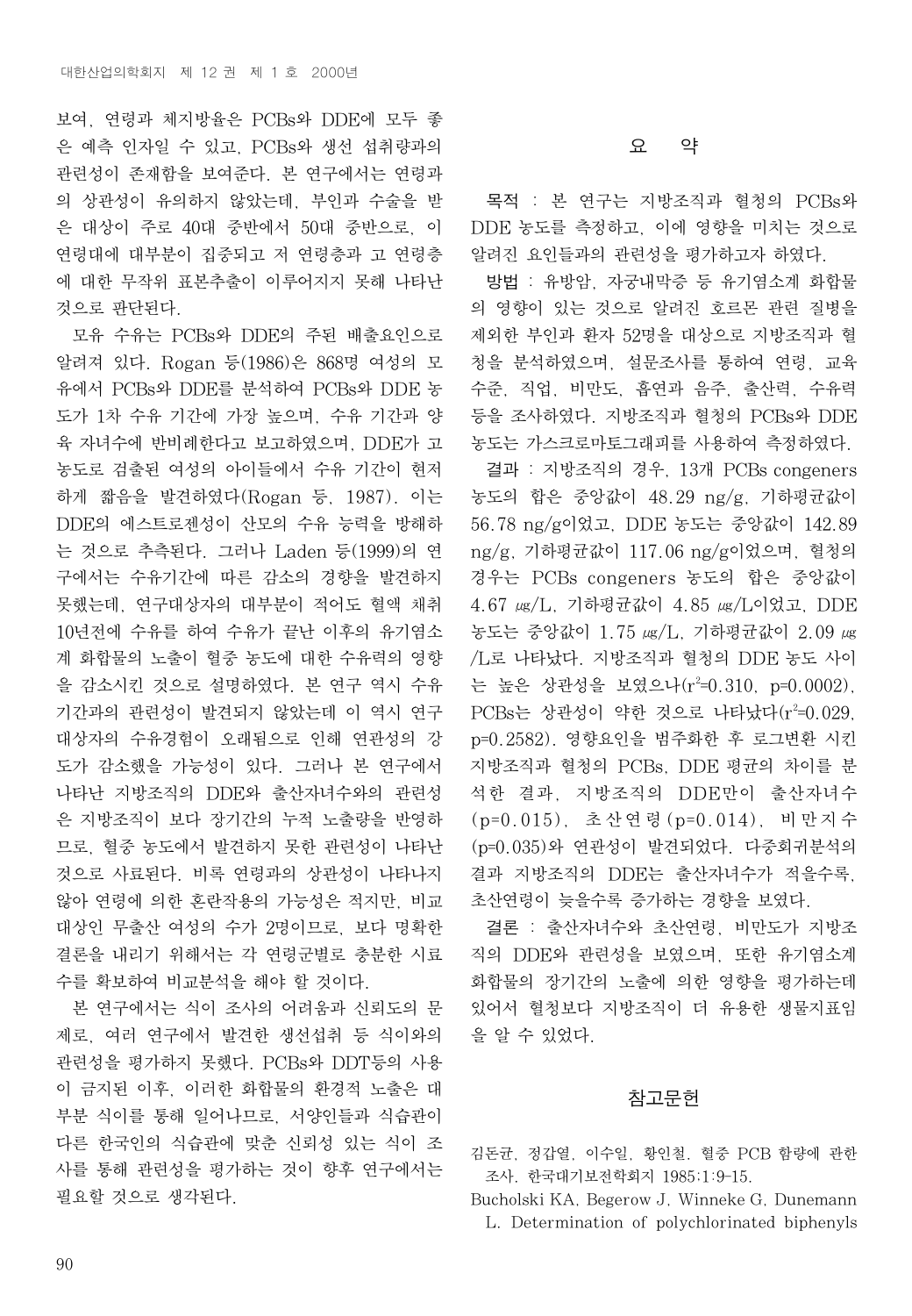and chlorinated pesticides in human body fluids and tissues. J Chromatogr A. 1996;754:479-485.

- Carlsen E, Giwercman A, Keiding N, Skakkebaek NE. Evidence for decreasing quality of semen during past 50 years. Br Med J 1992;305:609-613.
- Carson R. Silent spring. Boston : Houghton Mifflin Co, 1994.
- Colborn T, vom Saal FS, Soto AM. Developmental effects of endocrine-disrupting chemicals in wildlife and humans. Environ Health Perspect 1993;101:378-384.
- Crisp TM, Clegg ED, Cooper RL, Wood WP, Anderson DG, Baetcke KP, Hoffmann JL, Morrow MS, Rodier DJ, Schaeffer JE, Touart LW, Zeeman MG, Patel YM. Environmental endocrine disruption: An effects assessment and analysis. Environ Health Perspect 1998;106(Suppl 1):11-56.
- Dewailly , Dodin S, Verreault R, Ayotte P, Sauve L, Morin J, Brisson J. High organochlorine body burden in women with estrogen receptor-positive breast cancer. J Natl Cancer Inst 1994;86:232- 234.
- Giwercman A, Carlsen E, Keiding N, Skakkebaek NE. Evidence for increasing of abnormalities of the human testis: A review. Environ Health Perspect 1993;101(suppl.2):65-71.
- Harrison N, Wearne S, de M. Gem MG, Gleadle A, Startin J, Thorpe S, Wright C, Kelly M, Robinson C, White S, Hardy D, Edinburgh V. Time trends in human dietary exposure to PCDDs, PCDFs and PCBs in the UK. Chemosphere 1998;37:1657- 1670.
- Hunter DJ, Hankinson SE, Laden F, Colditz GA, Manson JE, Willett WC, Speizer FE, Wolff MS. Plasma Organochlorine levels and the risk of breast cancer. N Engl J Med 1997;337:1253-1258.
- Jacobson JL, Jacobson SW. Intellectual impairment in children exposed to polychlorinated biphenyls in utero. N Engl J Med 1996;335:783-789.
- Kang D, Tepper A, Patterson Jr DG. Coplanar PCBs and the relative contribution of coplanar PCBs, PCDDs, and PCDFs to the total 2,3,7,8- TCDD toxicity equivalents in human serum. Chemosphere 1997a;35:503-511.
- Kang Y-S, Matsuda M, Kawano M, Wakimoto T, Min B-Y. Organochlorine pesticides, polychlorinated biphenyls, polychlorinated dibenzo-p-dioxins and dibenzofurans in human adipose tissue

from western Kyungnam, Korea. Chemosphere 1997b;35:2107-2117.

- Krieger N, Wolff MS, Hiatt RA, Rivera M, Vogelman J, Orentreich N. Breast cancer and serum organochlorines: a prospective study among white, black, and Asian women. J Natl Cancer Inst 1994;86:589-599.
- Laden F, Meas LM, Spiegelman D, Hankinson SE, Willett WC, Ireland K, Wolff MS, Hunter DJ. Predictors of plasma concentrations of DDE and PCBs in a group of U.S. women. Environ Health Perspect 1999;107:75-81.
- Lopez-Carrillo L, Blair A, Lopez-Cervantes M, Cebrian M, Rueda C, Reyes R, Mohar A, Bravo J. Dichlorodiphenyltrichloroethane serum levels and breast cancer risk: A case-control study from Mexico. Cancer Res 1997;57:3728-3732.
- National Toxicology Program. Report on carcinogens, 8th edition, http://ehis.niehs.nih.gov/roc/
- Patandin S, Dagnelie PC, Mulder PGH, de Coul EO, van der Veen JE, Weisglas-Kuperus N, Sauer PJJ. Dietary exposure to polychlorinated biphenyls and dioxins from infancy until adulthood: A comparison between breast-feeding, toddler, and longterm exposure. Environ Health Perspect 1999; 107:45-51.
- Robinson PE, Mack GA, Remmers J, Levy R, Mohadjers L. Trends of PCB, hexachlorobenzene and beta-benzene hexachloride levels in the adipose tissue of the US population. Environ Res 1990;53:175-192.
- Rogan WJ, Gladen BC, McKinney JD, Carreras N, Hardy P, Thullen J, Tingelstad J, Tully M. Polychlorinated biphenyls (PCBs) and dichlorodiphenyl dichloroethane (DDE) in human milk: effects of maternal factors and previous lactation [abstract]. Am J Public Health 1986; 76:172-177.
- Rogan WJ, Gladen BC, McKinney JD, Carreras N, Hardy P, Thullen J, Tingelstad J, Tully M. Polychlorinated biphenyls (PCBs) and dichlorodiphenyl dichloroethane (DDE) in human milk: effects on growth, morbidity, and duration of lactation [abstract]. Am J Public Health 1987; 77:1294-1297.
- Rothman N, Cantor KP, Blair A, Bush D, Brock JW, Helzlsouer K, Zahm SH, Needham LL, Pearson GR, Hoover RN, Comstock GW, Strickland PT. A nested case-control study of